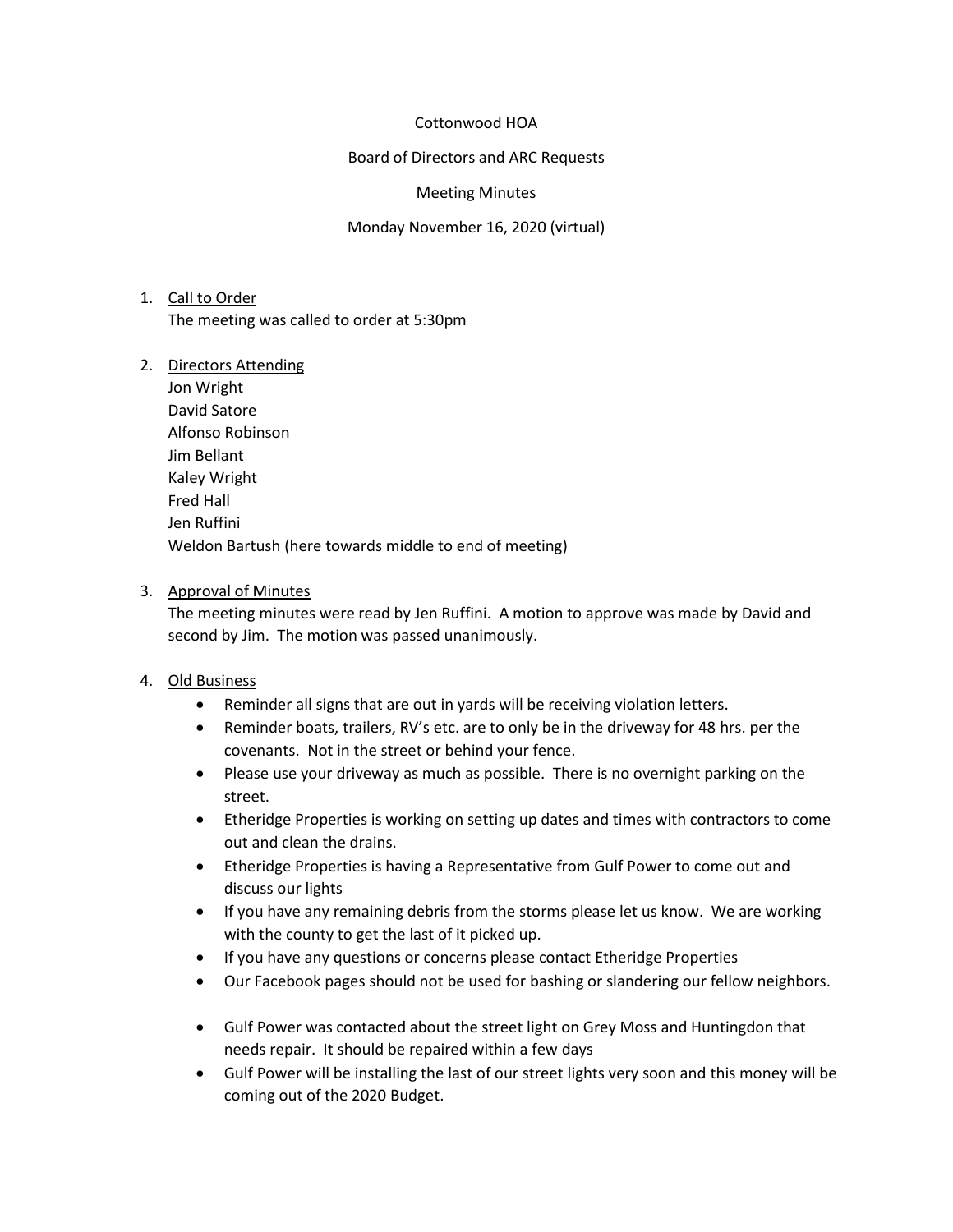- Etheridge Properties contacted AT&T about green boxes throughout the neighborhood that are old and not being used. They will come out soon to remove them.
- 2021 Budget: We had a vote to approve our 2021 budget and David made a motion and Kaley second. The budget passed unanimously with one change: taking part of Street Lighting Purchase and putting in Road Fund.
- There were not issues with November's Financials
- 5400 Heatherton Rd (Stewarts) An Engineer came in and evaluated and nothing can be done regarding shingles without destroying the structure.
	- There are 5 other structures like this one in our neighborhood per the Contractor that built this one. Board member asked to contact the contractor to get addresses for these 5 homes.
	- This particular request was approved by the past president without the board's approval. It was then denied by the board and then put on hold until the engineer could look it over.
	- It was stated that Cottonwood has had many management companies over the years and some didn't keep documentation for ARC requests. If you didn't hear back you were approved with no letter, email etc.
	- It states in the covenants that board members have the right to approve variances.
	- The board needs to take a vote on a variance for this ARC issue. Motion to approve the variance was made by Jon second by Alfonso. Jen, David and Kaley approved but Jim disapproved until we find the other homes.
- Reminder of city ordinance for burning of leaves and trash. You can use a fire pit for small fires.
- Remember we have a leash law and please clean up after your animals when walking.
- Trash Companies: The HOA has no authority or decision. Each homeowner needs to make that decision and if you go with Adams you need to call and cancel Waste Pro
- Please keep up with pressure washing your driveways, gutters and storm drains if you have one.
- If any homeowner needs a copy of the covenants please email at [bamaphotomom17@gmail.com](mailto:bamaphotomom17@gmail.com)

### 5. ARC requests

1. Richard Sheppard – 6142 Broadfield Ct – CW2020-142 Removal of Trees Emergency removal of dead / dying trees in front yard. The trees are a hazard and pose a threat to neighbors' property and to any persons near or around the trees including lawn care professionals. Motion to approve was made by David and second by Alfonso. The motion passed unanimously.

2. April Burrow – 6105 Brighton Lane – CW2020-143 Fence around trashcans Having a small fence put up to conceal trashcans, will be made of the same wood as fence. 5-foot length, 6-foot height, no stain. Motion to approve was made by Jon and second by Jim. The motion passed unanimously.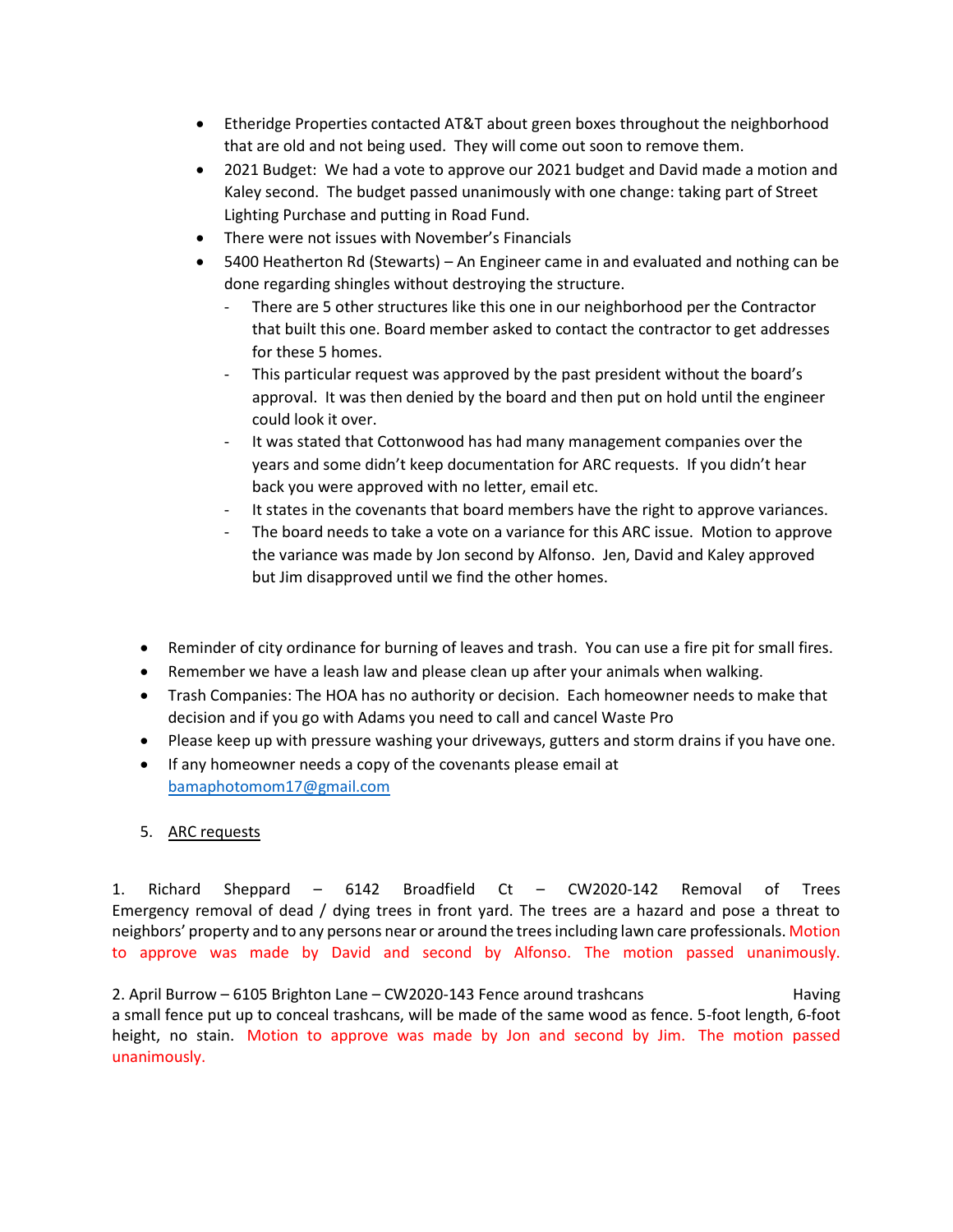#### 3. Theodore Gilliam – 9137 Iron Gate Blvd – CW2020-144 Shed Assistance

with Resubmitting; 12 x 28 shed, will be placed behind home as indicated on plat attached. Shingle roof color (slate); 1 72 x 10 double door and 1 24 x 36 window color (light brown with darker brown trim), T1- 11 wood siding color (light brown with darker brown trim); No plumbing or electrical. 6 feet from back of fence to shed and 78 feet from shed to back of property. Right side 110 feet and left side 22 feet (shed to fences). Aluminum Soffit vent system, ridge vents, 5/8 treated floor system, 4 x 6 runners, 2 x 6 floor joists, 5/8 Pressure treated siding, Dura Temp Siding, 2 x 4 reinforced doors, 92 ½ walls.

- Mrs Gilliam called in to state that her shed had come in but it was wrong. It had a metal roof. She is asking for permission to install the wrong shed. Her contractor (Frank) called into the meeting as well and stated it was his mistake and he would order the new shed. The board made a motion to approve her request as it is stated with a shingle roof. Covenants - Contractor grade, brick or hardiboard siding, **Roof Fiberglass shingles**, color must match the house color, No Metal sheds / roof permitted, not exceed 400 sq. ft. No Closer than 5 feet from the side and rear property lines. No Building or design shall violate ordinances of SRC. No more than 1 outbuilding shall be allowed. No Plumbing, must be 20' setback from back of home.12 x 28 shed. Shingle (Slate) ; 1 72 x 10 double door, 24 x 36 window color (light brown with darker brown trim). T1-11 wood siding color (light brown with darker brown trim.
- Motion to approve was made by Jim and second by David. The motion passed with the stipulation that it is the shed 12X28 shed with shingle roof as stated above.

5. Jamie Gilliam – 9137 Iron Gate Blvd – CW2020-145 Asking for a Miniature Horse due to her Disability. She states that the horse will work and perform tasks for her. She will clean up the manure immediately since they only use the restroom every 7 hours. She states that he is house broken and will be in the house with her. Referral from "Doctors Park address". Provided information and medical documents. Motion to approve was made by Jon and second by Alfonso. The motion passed with the stipulations that she was given by the Cottonwood Attorney. Stipulations are No Noise or noise disturbances from the horse. No smell or smell disturbances from the horse. Horse must be on a leash or a bridle at all times while in the backyard. The horse is not to be in the street, front yard (Unless accompanied with Mrs. Gilliam to get the mail out of the mailbox) and no walking in the neighborhood with the horse at any time. Must park your vehicle and trailer (attached) in the backyard behind the fence at all times. No parking your vehicle that is attached to the trailer in the front yard or driveway at any times. No parking your trailer in the front yard or the driveway at any time unattached.

8. Richard Sheppard – 6142 Broadfield CT – CW2020-148 Installing rocks in their front yard flower beds. It would be to the left of the front door if you are facing the house.

Motion to approve was made by Jon and second by Fred. The motion passed unanimously.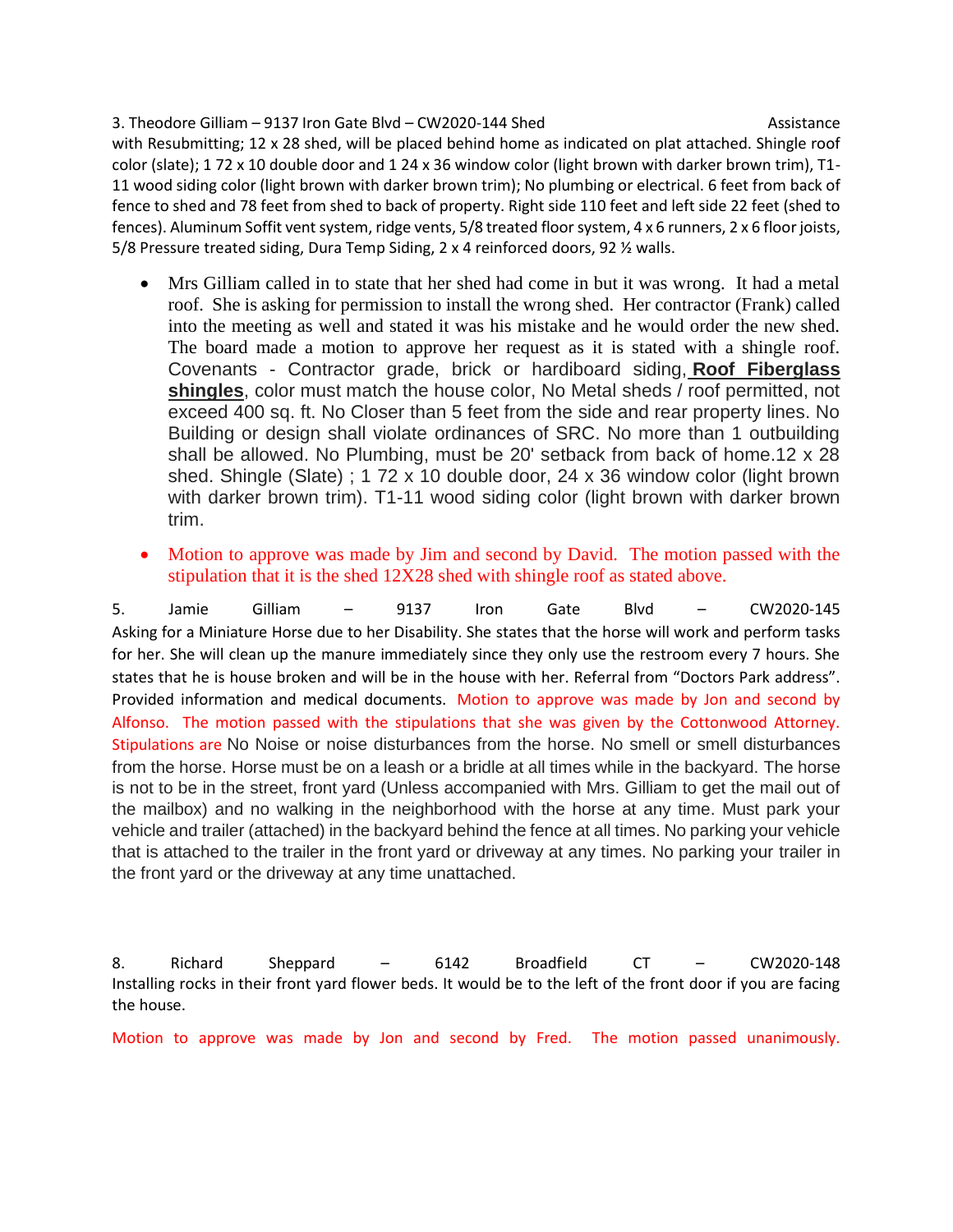9. Richard Sheppard – 6142 Broadfield CT – CW2020-149 Install 14 x 10 paver stone patio inside the landscaping area located to the left of the front door. Oldcastle Cambridge Cobble Amaretto Concrete Paver (6 x 6) Motion to approve was made by David and second by Jon. The motion passed unanimously.

10. Richard Sheppard – 6142 Broadfield CT – CW2020-150 Cedar Garden Arbor with a swing for the back patio. 87w x 47 d x 88 h; same width and height as the windows. Arch of the arbor is the same shape as the window. Motion to approve was made by David and second by Alfonso. The motion passed unanimously.

11. Darren Penton – 6137 Brighton Lane – CW2020-151 Repaint front door to match shingles and window shutters (charcoal black) – Provided a paint sample (37A-5n) Black Sand. Motion to approve was made by David and second by Fred. The motion passed unanimously.

12. Glen Newsom – 6129 Brighton – CW2020-152 Hurricane Sally damaged his gate and some of his fencing. Gate is 20 feet approx.) and to fill and add concrete to one post on the back of their fence line that washed out during Sally. Due to natural disaster (Hurricane), Mr. Newsom was able to get his fence fixed due to it being an emergency and natural disaster. Motion to approve was made by David and second by Fred. The motion passed unanimously.

13. Jamie Gilliam – 9137 Iron Gate Blvd – CW2020-153 Had Assistance submitting; Install 25 feet high permanent flagpole in front yard as indicated on plat attached. Will be flying the American Flag and the Navy Flag. Flagpole to the right side (60 feet), Flagpole to left side (55 feet); house to flagpole is (26 feet), flagpole to sidewalk (20 feet). Motion to approve was made by Jon and second by Jim. Motion passed unanimously with stipulations. Section 720.304 (2) homeowner may display one portable removable united states flag or official flag of FLorida in a respectful manner. One portable, removable official flag that is not larger than **4 1/2 feet by 6 feet**, which represents the United states army, Navy, Air Force, Marine Corps or Coast Guard, POW-MIA Flag. Homeowner may also have a freestanding **flagpole NOT more than 20 feet high on any portion of the homeowner's real property.** Must not obstruct nightlines at intersections and is not erected within or upon an easement. **Add a light on top.**

14. Theresa Stansbury – 5728 Heatherton Road – CW2020-154 Previous ARC request was tabled per questions from board members and attorney interpretation. Wants to install a new vinyl fence along back lot perimeter and front sides of home. Gate on left side (facing house) 6 feet home to gate  $-5$  feet gate  $-7$  feet from gate to end of fence. Gate on right side (facing house) 9 feet house to gate, 10 feet gate, 6 feet from gate to end of fence then 14 feet back from top of front fence and back. 197 feet on back side of house from side of fence to side of fence. Cream / Tan colored Vinyl Fence. Motion to approve was made by Jim and second by David with the stipulations that it be a darker color brown that will look closer to wood color. The motion passed unanimously.

16. Jason and Jennifer Black – 5696 Heatherton Road – CW2020-156 Tree Removal Emergency – It is endangered of falling on the fence due to it leaning so badly after Hurricane Sally. They would like the underbrush in the backyard cleared out as well due to a number of snakes coming into her backyard. She has children that play in the backyard and animals as well. It poses a safety concern and issue. Motion to approve was made by Jim and second by Alfonso. The motion passed unanimously.

17. Jamie Gilliam 9137 Iron Gate Blvd Trailer